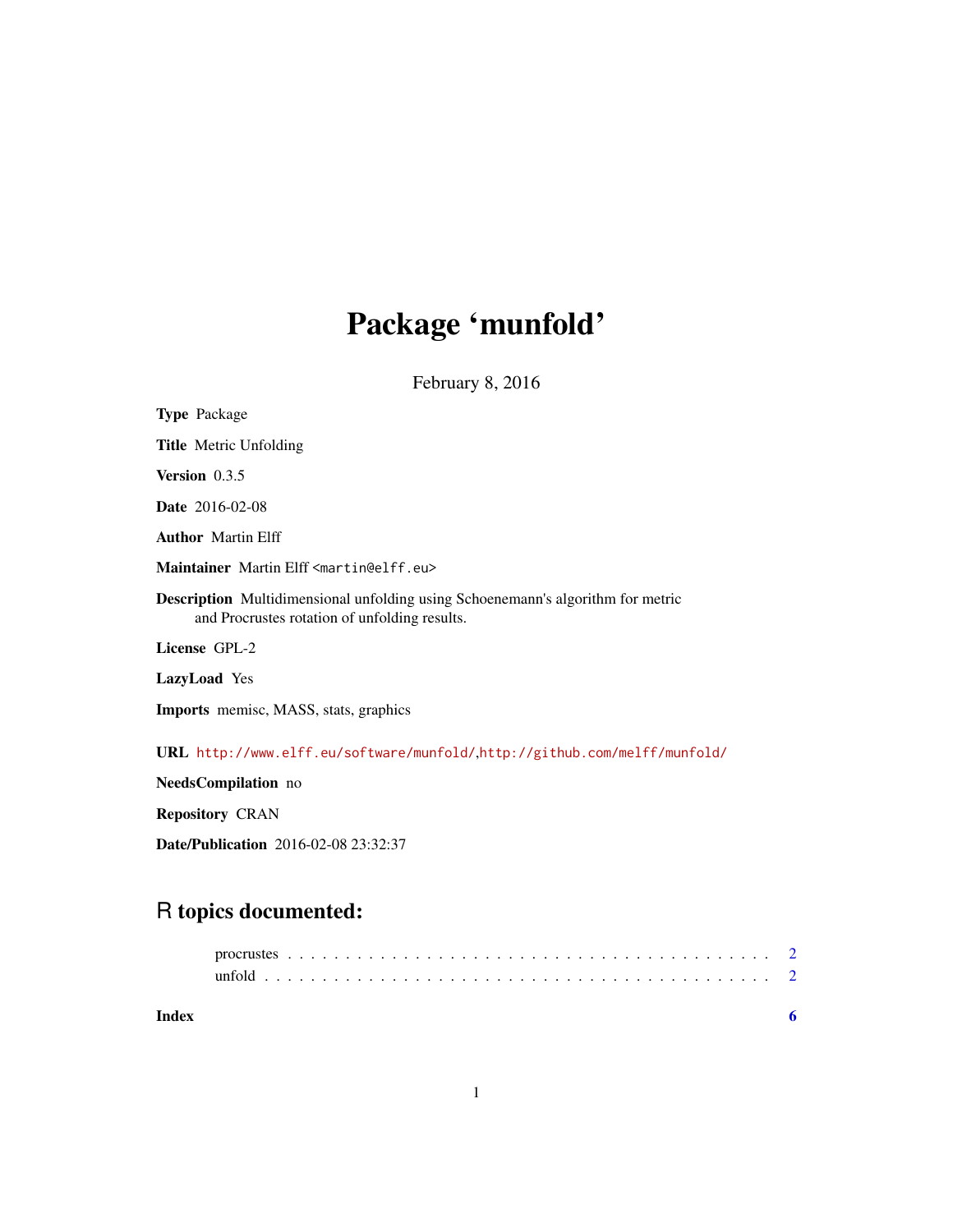<span id="page-1-0"></span>

procrustes(x, ...)

#### Description

procrustes performs procrustes rotation, at the moment only of unfold solutions.

#### Usage

```
## S3 method for class 'unfolding'
procrustes(x, use=attr(x,"procrustes_use"), target, ...)
```
#### Arguments

|           | an object the components of which to rotate                                      |
|-----------|----------------------------------------------------------------------------------|
| use       | which of the components of x should be used as criterion for rotation.           |
| target    | a matrix to which the rotation criterion should be brought as close as possible. |
| $\ddotsc$ | further arguments for future methods, currently ignored.                         |

#### Value

a copy of x with components appropriately rotated.

unfold *Metric Unfolding*

#### Description

unfold computes a metric unfolding solution based on a rectangular matrix, that is, reconstructs two sets of points from the distances between points of the first set and the points of the second set. uapply applies a function the two point sets that are reconstructed by unfold.

#### Usage

```
unfold(x, \ldots)## S3 method for class 'matrix'
unfold(x, ndims=NULL, squared=FALSE, tol=1e-7,
          method=c("Schoenemann", "CG"), ...)
## S3 method for class 'formula'
unfold(x,data=parent.frame(), ...)
```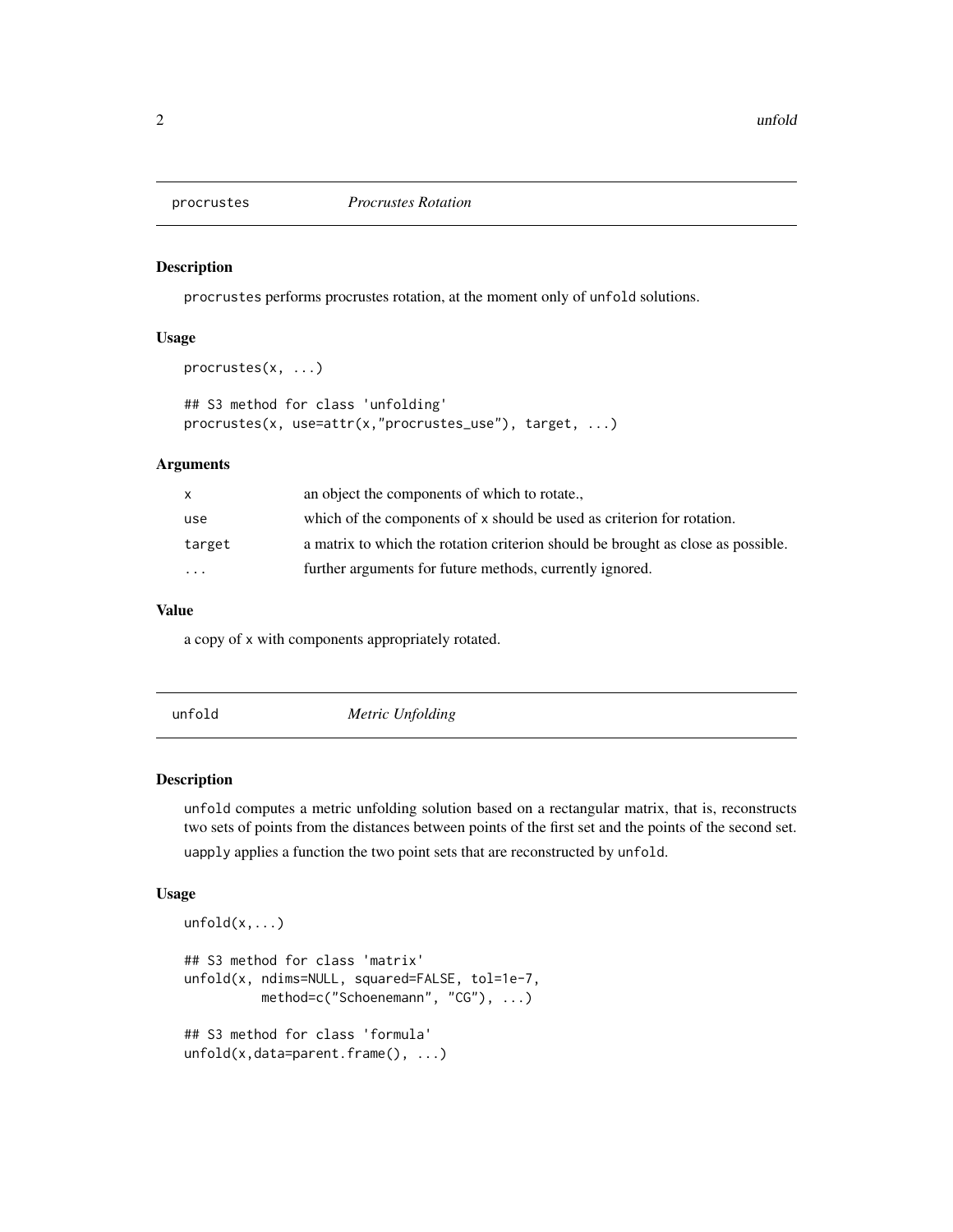#### <span id="page-2-0"></span> $\blacksquare$  and  $\blacksquare$  3

```
## S3 method for class 'unfolding'
biplot(x, dimen=c(1,2), type=attr(x,"biplot_type"),
 xlim, ylim, tpos=c(4,2), tposdim=1,
  asp=1, lty=c(1,2), lwd=c(1,1), pch=c(1,3), cex=c(1,1),
 col=c("black","black"), contour.col="black", contour.lty=1,
  xlab=paste("Dimension ",dimen[1]),
 ylab=paste("Dimension ",dimen[2]),
  ...)
## S3 method for class 'unfolding'
plot(x, y=NULL ,dimen=1, discrete=attr(x,"plot_discrete"),
 use.rownames=discrete, xlab=paste("Dimension ",dimen), ...)
```
uapply(x,FUN)

### Arguments

| X       | for unfold. matrix: a rectangular matrix that contains distances or squared dis-<br>tances (if argument squared is TRUE). For unfold. formula: a formula which<br>specifies the variables that form the columns of the matrix of distances. For<br>biplot. unfolding and plot. unfolding: an object that contains an unfolding<br>solution. |
|---------|---------------------------------------------------------------------------------------------------------------------------------------------------------------------------------------------------------------------------------------------------------------------------------------------------------------------------------------------|
| data    | a data frame or an environment that contains variables specified in the formula<br>given as first argument.                                                                                                                                                                                                                                 |
| ndims   | an optional integer value that specifies the dimensionality of the solution. If<br>NULL the dimensionality is selected automatically based on a singular value de-<br>composition of the matrix of squared distances.                                                                                                                       |
| squared | a logical value; does the matrix D contain squared distances?                                                                                                                                                                                                                                                                               |
| tol     | a tolerance value for the convergence of the conjugate gradients method.                                                                                                                                                                                                                                                                    |
| method  | a method for the iterative computation of the unfolding solution.                                                                                                                                                                                                                                                                           |
| У       | a dummy argument for compatibility with default methods, ignored.                                                                                                                                                                                                                                                                           |
| dimen   | for biplot: a two-element integer vector, for plot: a single integer value, that<br>specifies the dimension(s) of the unfolding solution to be plotted.                                                                                                                                                                                     |
| type    | a character vector of length less then or equal to 2. Determines how each of<br>the two point sets of the unfolding solutions are represented in the biplot. Valid<br>choices are                                                                                                                                                           |
|         | • "points" the respective set of points are plotted as points in the biplot.                                                                                                                                                                                                                                                                |
|         | • "lines" the points of the respective set are connected by lines.                                                                                                                                                                                                                                                                          |
|         | • "both" the points of the respective set are plotted as points and connected<br>by lines.                                                                                                                                                                                                                                                  |
|         | • "text" the points of the respective set are represented by the corresponding<br>row names and, if argument tpos is present, by points.                                                                                                                                                                                                    |
|         | • "density" contour lines are drawn of two-dimensional kernel density es-<br>timate for the respective set of points. This biplot type uses the function<br>kde2d of library MASS.                                                                                                                                                          |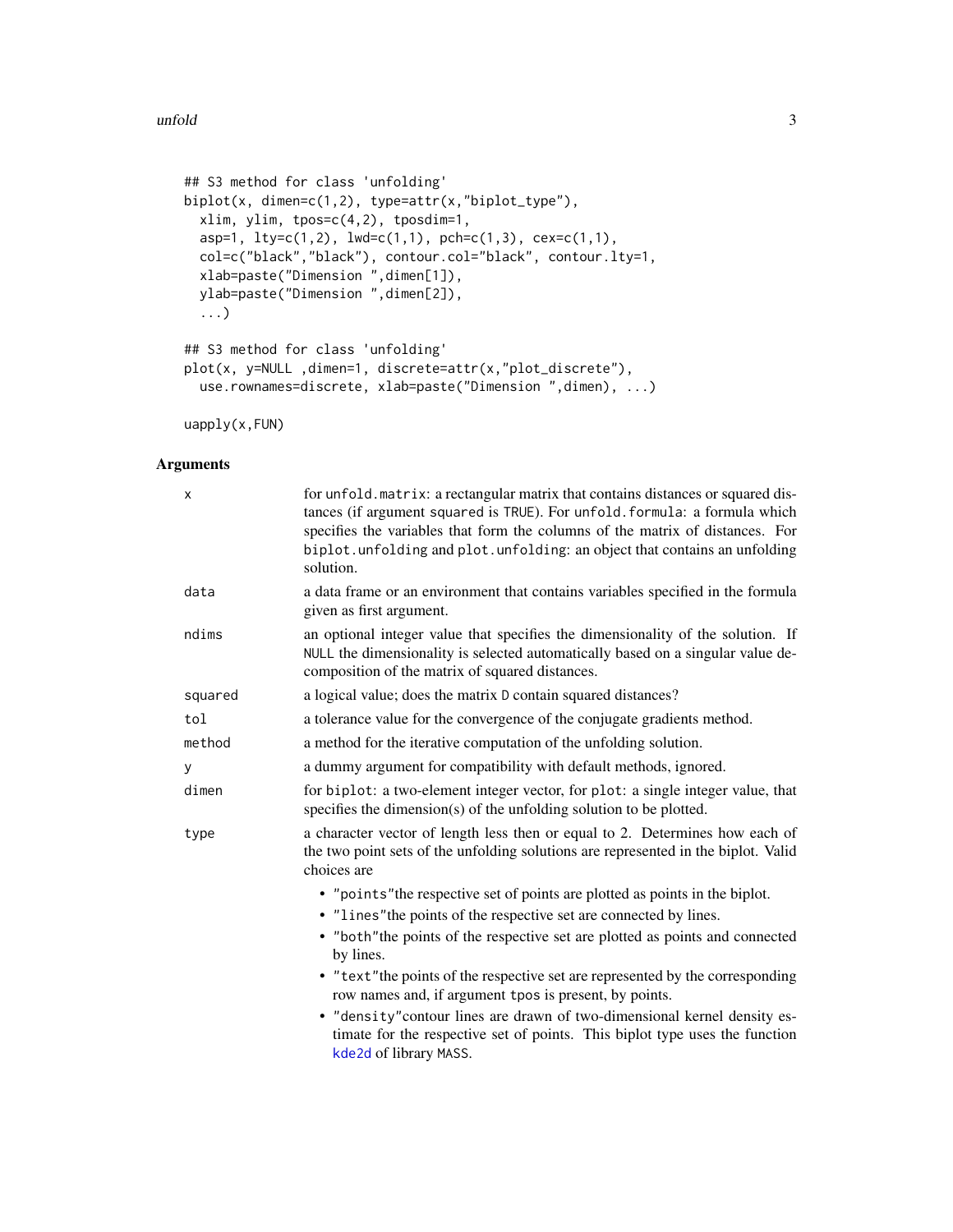<span id="page-3-0"></span>

| tposdim<br>$tpos[1]$ .<br>xlab, ylab, xlim, ylim, asp, lty, lwd, pch, cex, col<br>arguments passed to base graphics functions.<br>contour.col, contour.lty<br>colour and line type for contour lines, see contour.<br>discrete<br>density estimate.<br>logical; should row names used for annotation?<br>use.rownames<br>plotting methods.<br>a function applied to the two sets of points that result from the unfolding.<br><b>FUN</b> | tpos | a two-element integer vector; specifies the position of text labels relative to the<br>points. For the meaning of these integer values see text                                                                                                |  |  |  |  |  |  |
|------------------------------------------------------------------------------------------------------------------------------------------------------------------------------------------------------------------------------------------------------------------------------------------------------------------------------------------------------------------------------------------------------------------------------------------|------|------------------------------------------------------------------------------------------------------------------------------------------------------------------------------------------------------------------------------------------------|--|--|--|--|--|--|
|                                                                                                                                                                                                                                                                                                                                                                                                                                          |      | an integer value; specifies which how elements of tpos are used. Labels of<br>points with negative positions along coordinate axis dimen[tposdim] are posi-<br>tioned according to tpos[1], labels of other points are positioned according to |  |  |  |  |  |  |
|                                                                                                                                                                                                                                                                                                                                                                                                                                          |      |                                                                                                                                                                                                                                                |  |  |  |  |  |  |
|                                                                                                                                                                                                                                                                                                                                                                                                                                          |      |                                                                                                                                                                                                                                                |  |  |  |  |  |  |
|                                                                                                                                                                                                                                                                                                                                                                                                                                          |      |                                                                                                                                                                                                                                                |  |  |  |  |  |  |
|                                                                                                                                                                                                                                                                                                                                                                                                                                          |      |                                                                                                                                                                                                                                                |  |  |  |  |  |  |
|                                                                                                                                                                                                                                                                                                                                                                                                                                          |      | a logical vector of lenght 2; if TRUE, the respective set of points are represented<br>by spikes in the plot, otherwise the set is represented by a graph of a kernel                                                                          |  |  |  |  |  |  |
|                                                                                                                                                                                                                                                                                                                                                                                                                                          |      |                                                                                                                                                                                                                                                |  |  |  |  |  |  |
|                                                                                                                                                                                                                                                                                                                                                                                                                                          |      | further arguments passed to optim in case of unfold or points in case of the                                                                                                                                                                   |  |  |  |  |  |  |
|                                                                                                                                                                                                                                                                                                                                                                                                                                          |      |                                                                                                                                                                                                                                                |  |  |  |  |  |  |

## Details

unfold first computes an unfolding solution according to Schoenemanns metric unfolding algorithm that uses only linear algebra operations. This preliminary solution is then refined by minimizing the stress using a conjugate-gradients method.

uapply applies a given function to the two sets of points recovered by an unfolding solution. It applies the function to the components A and B of an object of class "unfolding".

#### Value

unfold returns an object of class "unfolding" with components

| A      | a numeric matrix representing the first set of points. Each row contains the<br>coordinate of one point of the first set.   |
|--------|-----------------------------------------------------------------------------------------------------------------------------|
| B      | a numeric matrix representing the second set of points. Each row contains the<br>coordinate of one point of the second set. |
| fitted | a numeric matrix that contains the fitted squared distances.                                                                |
| stress | A stress value, denotes the "badness of fit".                                                                               |

### Examples

r <- seq(from=0,to=2\*pi,length=24) a1 <-  $cos(r)*4 + 0.00001*rnorm(r)$  $a2 \le -\sin(r) \times 4 + 0.00001 \times r \cdot n \cdot (r)$ b1 <- c( $.5, -.5, -.5, .5$ )  $*3 + 5$  $b2 \leq -c(.5,.5,-.5,-.5)*3 + 1$ D1 <- outer( $b1$ ,  $a1$ , "-") D2 <- outer( $b2$ ,  $a2$ , "-")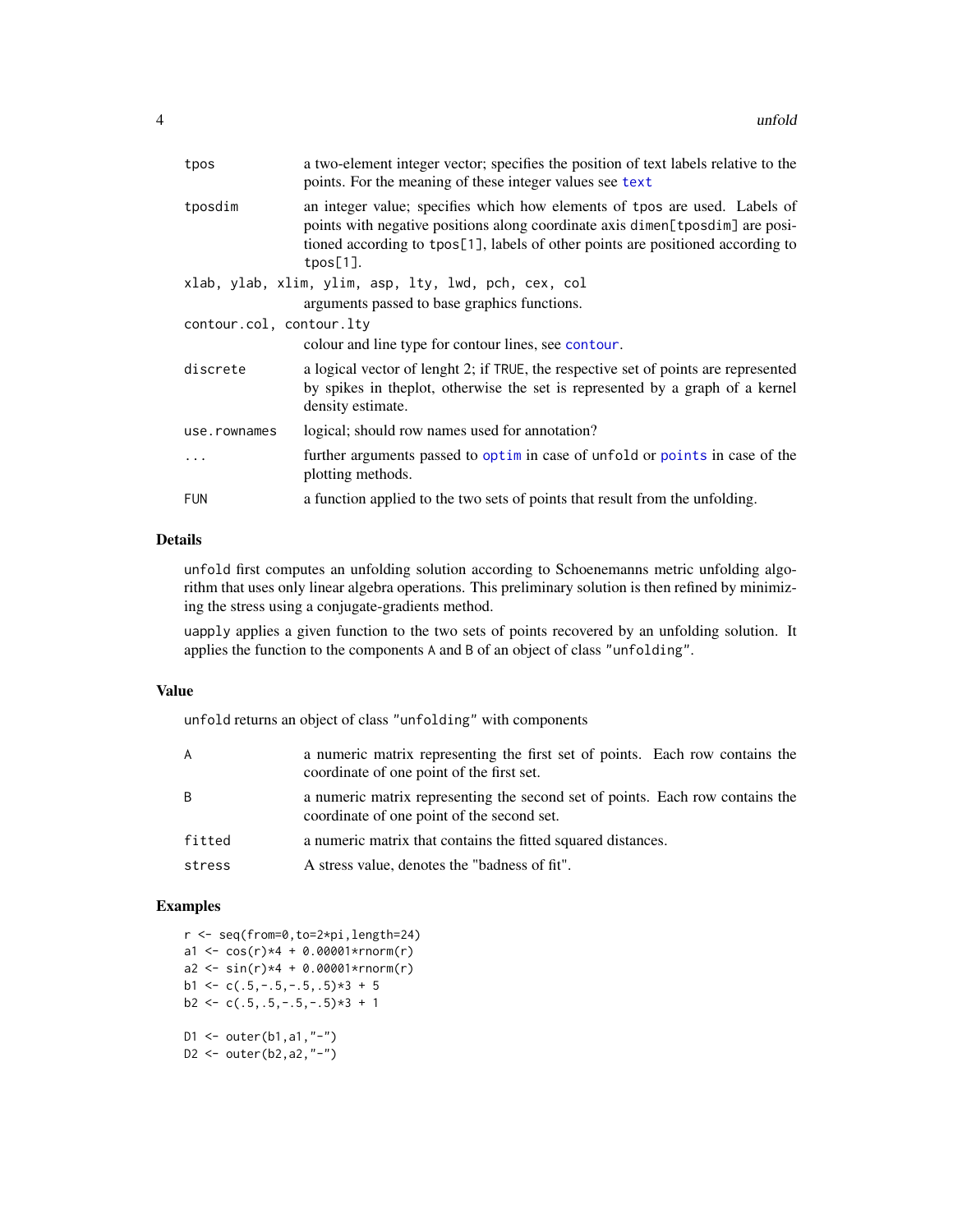#### $\blacksquare$  and  $\blacksquare$  5

```
Dsq <- D1^2+D2^2
Dsq.uf<-unfold(sqrt(Dsq),squared=FALSE)
oldpar <- par(mfrow=c(1,2))
A \leftarrow \text{cbind}(a1, a2)B \leftarrow \text{cbind}(b1, b2)ltype <- c(rep(1,NROW(A)),rep(2,NROW(A)))
orig \leq rbind(A, B)unfolded <- rbind(Dsq.uf$A,Dsq.uf$B)
xlim <- ylim <- range(orig)#*1.5
plot(A,type="b",pch=1,
    xlim=xlim,ylim=ylim,
    xlab="Dimension 1",ylab="Dimension 2",main=expression("Original data"),asp=1)
lines(B,type="b",pch=3,lty=2)
abline(h=0,v=0,lty=3)
biplot(Dsq.uf,type="b",
    xlim=xlim,ylim=ylim,
    main=expression(paste(italic(unfold)," solution")),asp=1)
```
par(oldpar)